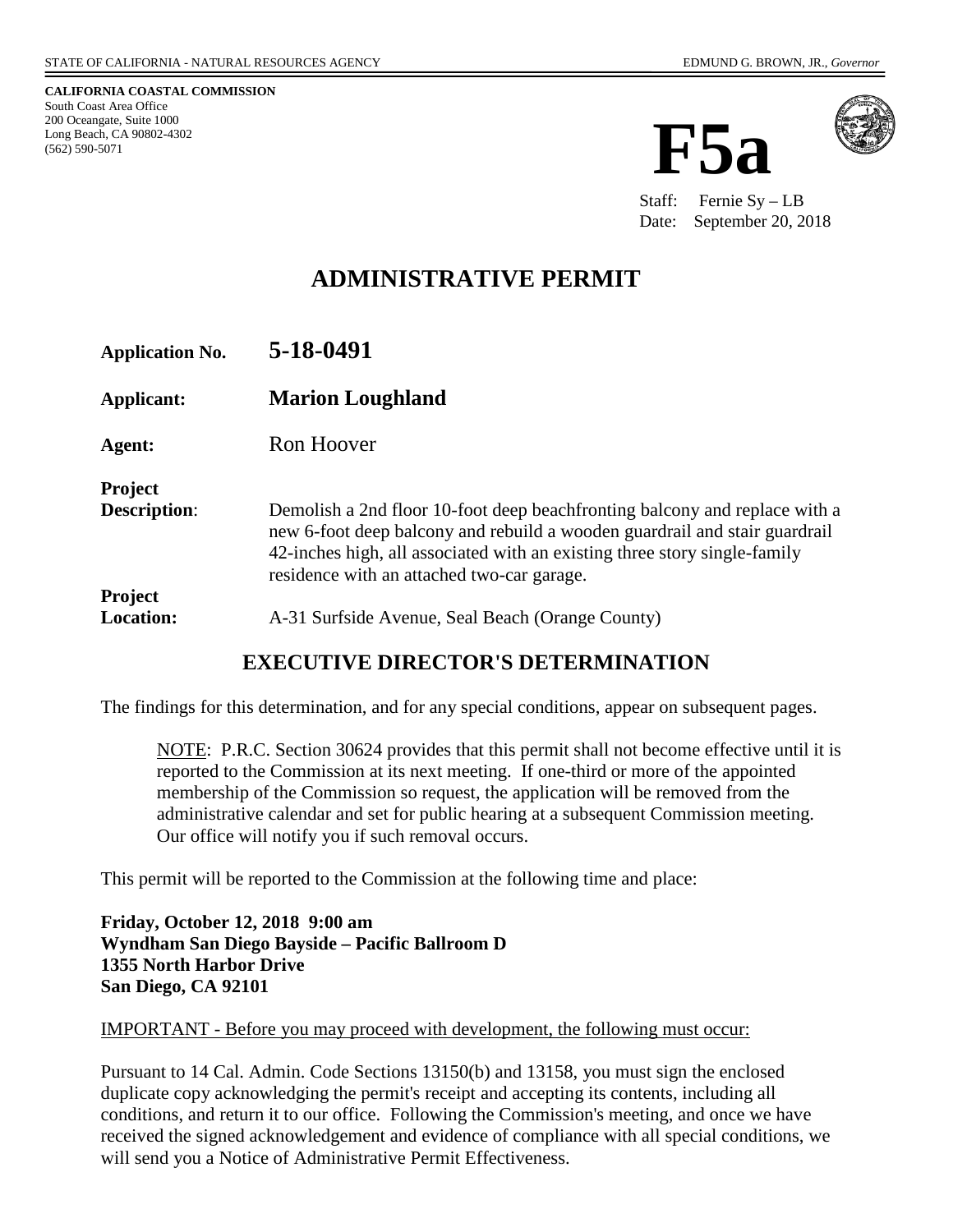#### **BEFORE YOU CAN OBTAIN ANY LOCAL PERMITS AND PROCEED WITH DEVELOPMENT, YOU MUST HAVE RECEIVED BOTH YOUR ADMINISTRATIVE PERMIT AND THE NOTICE OF PERMIT EFFECTIVENESS FROM THIS OFFICE.**

JOHN AINSWORTH Executive Director

By: Fernie Sy Title: Coastal Program Analyst

## **STANDARD CONDITIONS**

This permit is granted subject to the following standard conditions:

- 1. **Notice of Receipt and Acknowledgment.** The permit is not valid and development shall not commence until a copy of the permit, signed by the permittee or authorized agent, acknowledging receipt of the permit and acceptance of the terms and conditions, is returned to the Commission office.
- 2. **Expiration.** If development has not commenced, the permit will expire two years from the date the Commission voted on the application. Development shall be pursued in a diligent manner and completed in a reasonable period of time. Application for extension of the permit must be made prior to the expiration date.
- 3. **Interpretation.** Any questions of intent or interpretation of any term or condition will be resolved by the Executive Director or the Commission.
- 4. **Assignment.** The permit may be assigned to any qualified person, provided assignee files with the Commission an affidavit accepting all terms and conditions of the permit.
- 5. **Terms and Conditions Run with the Land.** These terms and conditions shall be perpetual, and it is the intention of the Commission and the permittee to bind all future owners and possessors of the subject property to the terms and conditions.

#### **SPECIAL CONDITIONS: NONE.**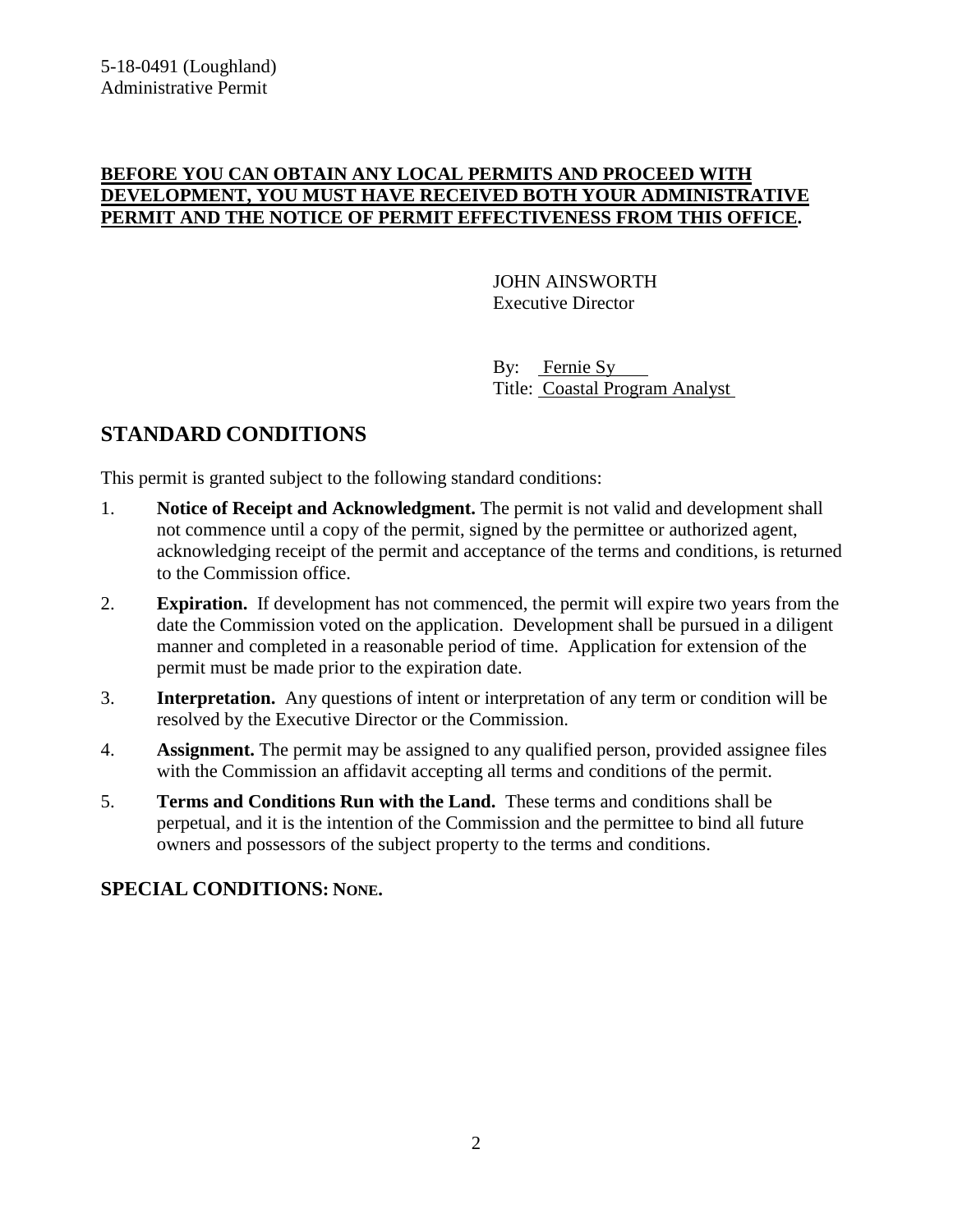#### **EXECUTIVE DIRECTOR'S DETERMINATION (continued):**

The Executive Director hereby determines that the proposed development is a category of development, which, pursuant to PRC Section 30624, qualifies for approval by the Executive Director through the issuance of an Administrative Permit. Subject to Standard and Special Conditions as attached, said development is in conformity with the provisions of Chapter 3 of the Coastal Act of 1976 and will not have any significant impacts on the environment within the meaning of the California Environmental Quality Act. If located between the nearest public road and the sea, this development is in conformity with the public access and public recreation policies of Chapter 3.

## **FINDINGS FOR EXECUTIVE DIRECTOR'S DETERMINATION**

#### **A. PROJECT DESCRIPTION, BACKGROUND AND PRIOR COMMISSION ACTION ON-SITE**

#### Project Description and Background

The lot is located at A-31 Surfside Avenue in the private community of Surfside Colony, in the City of Seal Beach, Orange County (**[Exhibit No. 1](https://documents.coastal.ca.gov/reports/2018/10/F5a/F5a-10-2018-exhibits.pdf)**). The subject site is a beachfront lot located between the first public road and the sea. The proposed development is in an existing private, gated residential community, located south of the Anaheim Bay east jetty. The proposed project is consistent with development in the vicinity and prior Commission actions in the area. A pre-Coastal (1966) boundary agreement between Surfside Colony and the California State Lands Commission fixes the boundary between state tide and submerged lands and private uplands in Surfside. As a result of this boundary agreement, Surfside Colony, Ltd. owns a strip of the beach, up to 80-feet in width, adjacent to the homes fronting the ocean. The beach seaward of this area is available for lateral public access. Vertical access is available at the end of Anderson Street to the south of the Surfside community. In addition, the Commission conditioned permit P-75-6364 to allow public access through the gates at the southeastern end of Surfside during daylight hours.

The applicant is proposing to reduce a 2nd floor beachfronting balcony from 10-feet deep to 6-feet deep and rebuild a wooden guardrail to 42-inches high and lower the height of a wooden guardrail at the stairs and side balcony to 42-inches high, all associated with an existing three story singlefamily residence with an attached two-car garage (**[Exhibit No. 2](https://documents.coastal.ca.gov/reports/2018/10/F5a/F5a-10-2018-exhibits.pdf)**). No grading is proposed. No other improvements to the structure are proposed.

The existing residential structure is located within the applicant's property boundary. However, the existing and proposed decks extend a maximum of 10-feet beyond the property boundary, over a 10-foot deep area of land that is owned and leased by Surfside Colony, Ltd. to the applicant. The applicant has a current lease with Surfside Colony, Ltd. for their deck to be located within this 10 foot deep area of land. Surfside Colony is the community association that owns the common areas of the private community. The applicant has invited Surfside Colony to join as co-applicant; however, Surfside Colony has not chosen to join as of the date of this staff report.

### **B. HAZARDS**

Development adjacent to the ocean is inherently hazardous. Development which may require a protective device in the future cannot be allowed due to the adverse impacts such devices have upon public access, visual resources and shoreline processes.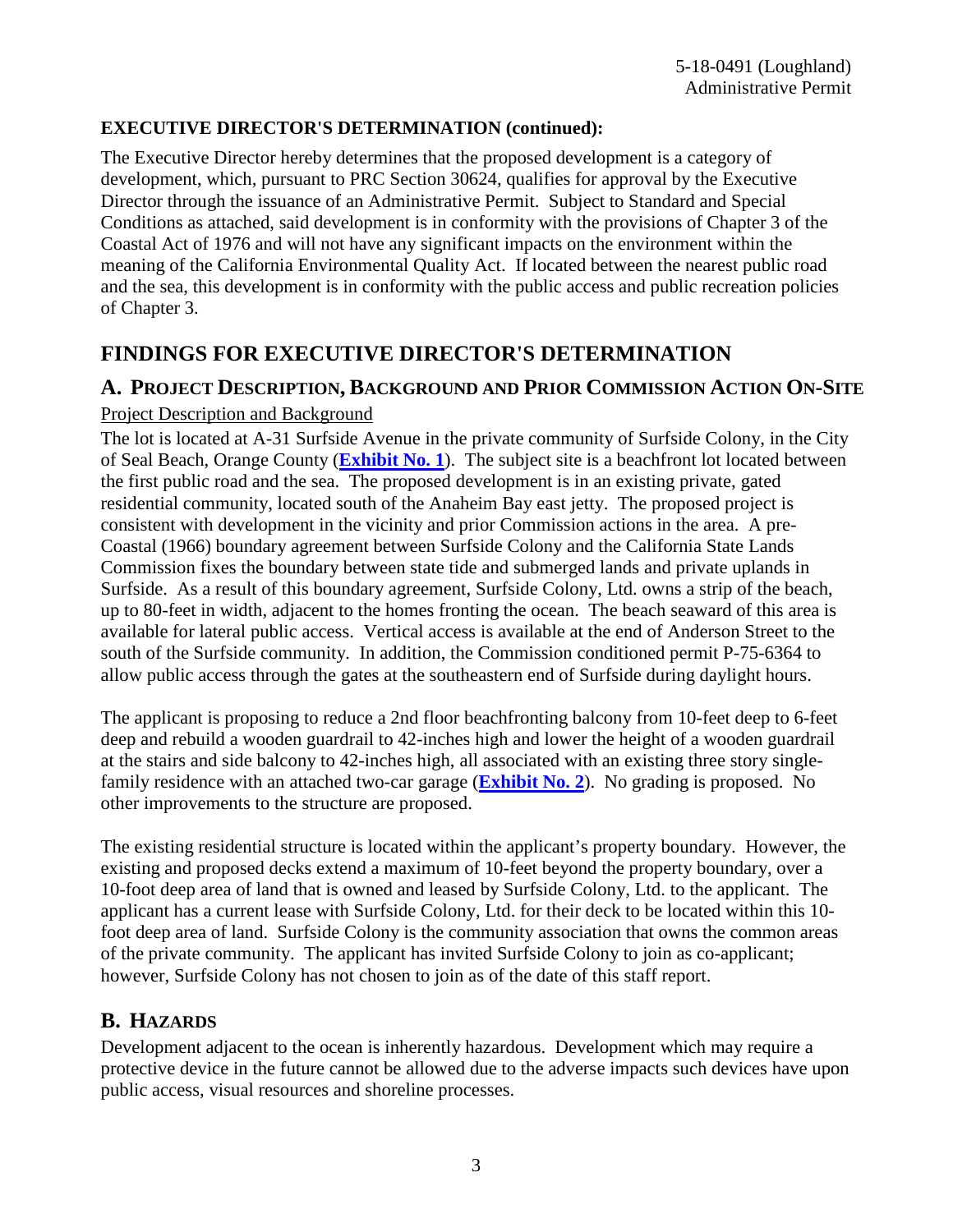#### 5-18-0491 (Loughland) Administrative Permit

The central portion of Surfside, where the proposed project is located, is afforded a degree of protection due to the presence of a wide sandy beach. Even though the wide sandy beach currently protects the project site, this does not preclude wave uprush damage and flooding from occurring at Surfside during extraordinary circumstances. Strong storm events like those that occurred in 1994 and 1997 can cause large waves to flood any portion of Surfside. Though the subject site may be subject to wave hazards as described above, the Commission finds in this specific case that the proposed development does not warrant the imposition of the following three special conditions; 1) No Future Shoreline Protective Device, 2) Assumption of Risk, and 3) Future Improvements for the reasons articulated below.

The proposed  $2<sup>nd</sup>$  floor deck reduction from 10-feet deep to 6-feet deep may potentially be affected by wave uprush as they are on the seaward side of the structure. In this case, the Commission finds that the deck extension would not be directly affected by wave uprush, as the bottommost portion of the deck would be approximately 9-feet above grade (**[Exhibit No. 2](https://documents.coastal.ca.gov/reports/2018/10/F5a/F5a-10-2018-exhibits.pdf)**). Consequently, the  $2<sup>nd</sup>$  floor deck would only be damaged as a result of the main structure itself being significantly damaged by wave uprush. Accordingly, the proposed deck improvement do not result in an increased hazard to life and property nor would the proposed improvements create or contribute significantly to erosion, geologic instability, or destruction of the site or surrounding area or in any way require the construction of protective devices that would substantially alter natural landforms such as the beach. Therefore, the Commission finds that the proposed project is consistent with Coastal Act Section 30253 as submitted.

Section 30600(c) of the Coastal Act provides for the issuance of coastal development permits directly by the Commission in regions where the local government having jurisdiction does not have a certified Local Coastal Program. The City of Seal Beach does not have a certified Local Coastal Program. Therefore, the Coastal Commission is the permit issuing entity and the standard of review is Chapter 3 of the Coastal Act.

### **C. DEVELOPMENT**

As proposed, the development is located within an existing developed area and is compatible with the character and scale of the surrounding area. The proposed development does not change the use or intensity of use of the site. Therefore, the Commission finds that the development conforms with Sections 30250, 30251, and 30252 of the Coastal Act.

### **D. PUBLIC ACCESS**

The proposed development will not affect the public's ability to gain access to, and/or to make use of, the coast and nearby recreational facilities. Therefore, as proposed the development conforms with Sections 30210 through 30214, Sections 30220 through 30224, and 30252 of the Coastal Act.

# **E. LOCAL COASTAL PROGRAM (LCP)**

Section 30604 of the Coastal Act provides for the issuance of coastal development permits directly by the Commission in regions where the local government having jurisdiction does not have a certified local coastal program. The permit may only be issued if the Commission finds that the proposed development will not prejudice the ability of the local government to prepare a Local Coastal Program, which conforms with the Chapter 3 policies of the Coastal Act.